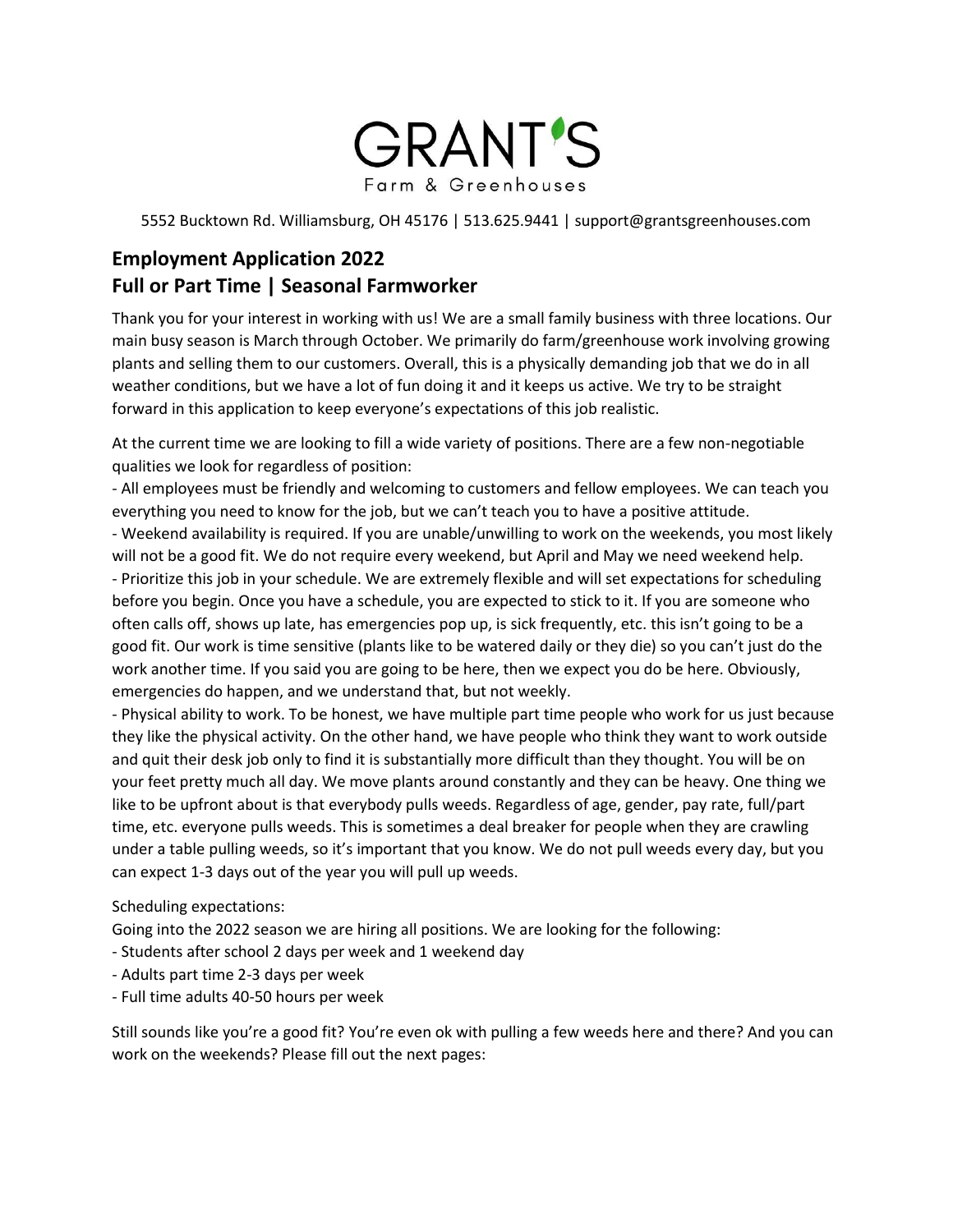# **Qualification Checklist**

### **Please check all of the following statements if they apply to you.**

**The I** am able and willing to work on the weekends

Letter 1 am of age 18 or older

\_\_\_\_\_ I have reliable transportation (i.e. my own working car and driver's license) and can be at any of the three Grant's Farm locations on time for my scheduled shift

\_\_\_\_\_ I understand that I am applying for a seasonal position, and employment can/will end at an undetermined time

\_\_\_\_\_ I am known for maintaining a positive attitude and being a great person to work with

\_\_\_\_\_ I love assisting customers

I have a general understanding of how an iPad works (i.e. I have used one before and know where the home button is, and what an app is).

\_\_\_\_\_ I can work shifts longer than 8 hours in length- I am here to get the job done and not necessarily leave at 5pm every day.

\_\_\_\_\_ If it is the stated closing time and a customer is still shopping, I will happily wait for them to complete their purchase before leaving.

\_\_\_\_\_ I understand I may be scheduled for shifts other than at my primary work location

\_\_\_\_\_ I would consider myself highly reliable, and my references will confirm this. I rarely have sick days or emergencies.

I am not afraid of farm pests/ understand I may encounter them (mice, snakes, spiders, etc.)

I understand I will be asked to do physical labor such as pulling weeds from under tables

If you were unable to check any of the statements and we have not discussed in person, please explain on the back of this page.

Additionally, here are a few things you should note:

- We only pay for hours worked- there are no paid sick or vacation days.
- This is a seasonal position. The past few years we have been hiring people to work March to October, although employment may be shorter or longer.
- As we are operating in the agriculture industry and your job description is "farmworker" we do not pay overtime (FLSA(29 USC §201 et seq.; 29 CFR Parts 510 to 794))
- Open House weekend is April 23 & 24, 2022. We require all employees to work this weekend and the following two weekends (this is our busiest time of the year).
- This job requires outdoor physical activity in all weather conditions.
- You must be able to lift 50+ pounds.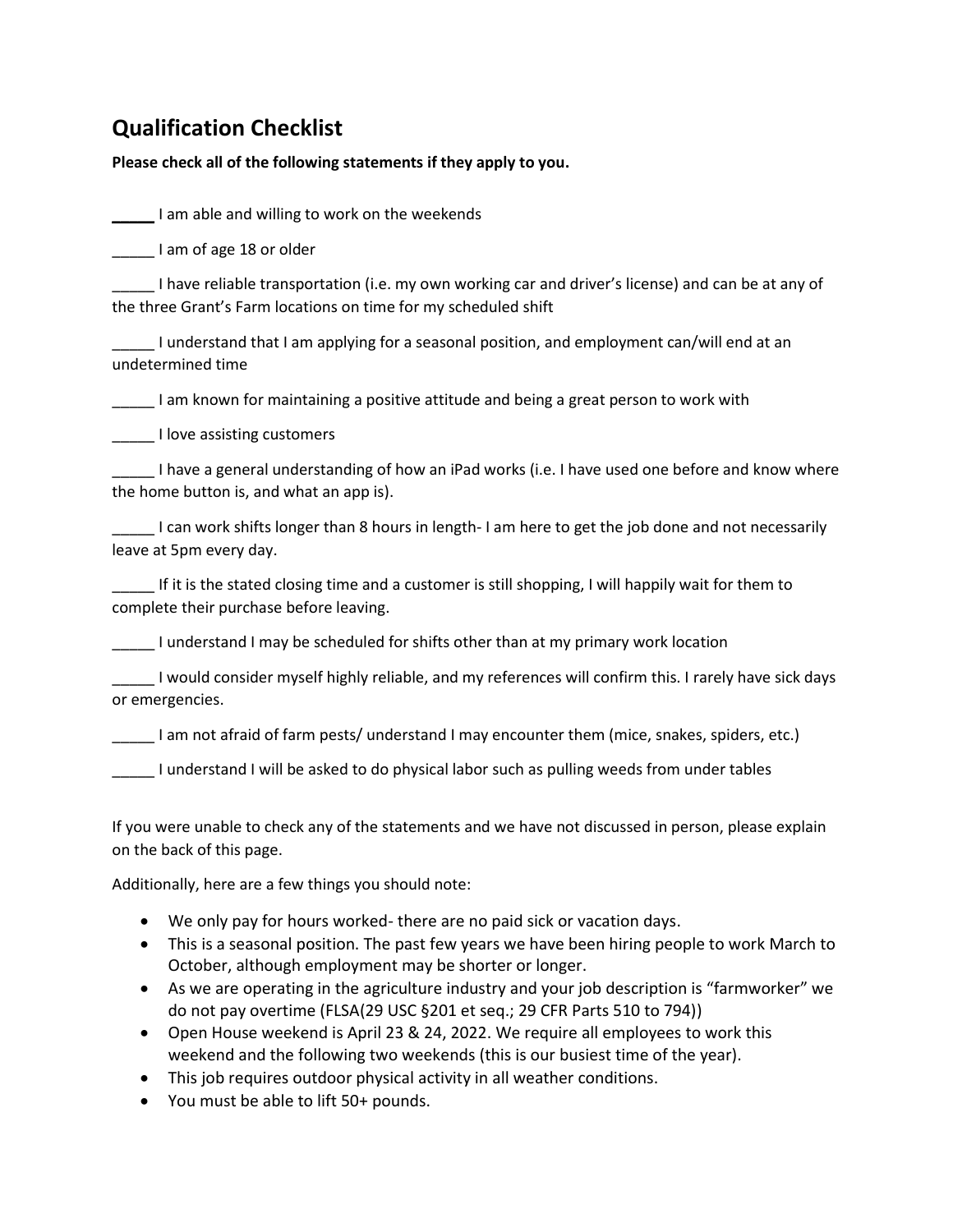### **Grant's Farm & Greenhouses**

**Application for Employment**

| <b>General Information:</b>                                         |                                                         |                                                           |
|---------------------------------------------------------------------|---------------------------------------------------------|-----------------------------------------------------------|
| Name:                                                               |                                                         | Gender: $\qquad \qquad$                                   |
|                                                                     |                                                         | <b>Marital Status:</b><br><u> 1999 - Jan Sterlingen (</u> |
| Address: Street                                                     |                                                         |                                                           |
| City                                                                |                                                         |                                                           |
|                                                                     |                                                         |                                                           |
|                                                                     |                                                         |                                                           |
| Date of Birth:                                                      |                                                         |                                                           |
| When are you available to begin work:                               |                                                         |                                                           |
| Are you looking for full-time or part-time?<br><u> </u>             |                                                         |                                                           |
| Which locations are you applying for?                               |                                                         |                                                           |
| Have you worked here in the past? What dates and why did you leave? |                                                         |                                                           |
| <b>Education:</b>                                                   | <u> 1989 - Johann Stein, marwolaethau a bhann an t-</u> |                                                           |
| High School Attended:                                               |                                                         |                                                           |
| College Attended:                                                   |                                                         | Date of Graduation:                                       |
| Any other education:                                                |                                                         |                                                           |
| Any horticulture specific expereince:                               |                                                         |                                                           |
| <b>Work Experience:</b>                                             |                                                         |                                                           |
| Are you currently employed?                                         |                                                         |                                                           |
| May we contact your current employer?                               |                                                         |                                                           |
| Please list your two most recent jobs:                              |                                                         |                                                           |
| Employer:<br>1)                                                     |                                                         |                                                           |
| Address:                                                            |                                                         |                                                           |
| Phone Number:                                                       |                                                         |                                                           |
| Position:                                                           |                                                         |                                                           |
| Work performed:                                                     |                                                         |                                                           |
| Dates employed:                                                     |                                                         | Pay rate:                                                 |
| Reason for leaving:                                                 |                                                         |                                                           |